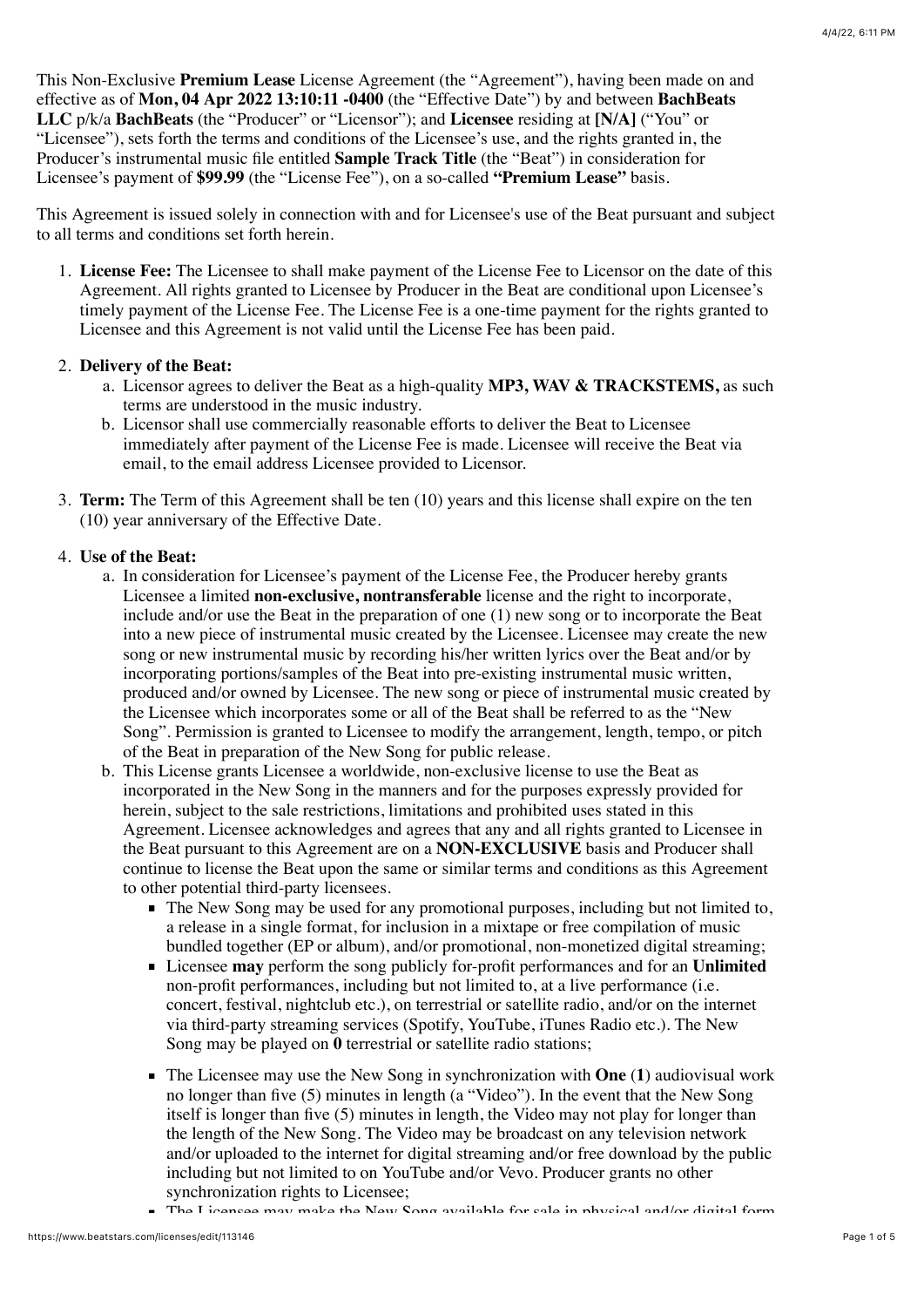- The Licensee may make the New Song available for sale in physical and/or digital form and sell **10000** downloads/physical music products and are allowed **2000000** monetized audio streams, **0** monetized video streams, **2000000** non-monetized video streams and are allowed **Unlimited** free downloads. The New Song may be available for sale as a single and/or included in a compilation of other songs bundled together by Licensee as an EP or a full-length Album. The New Song may be sold via digital retailers for permanent digital download in mp3 format and/or physical format, including compact disc and vinyl records. For clarity and avoidance of doubt, the Licensee does NOT have the right to sell the Beat in the form that it was delivered to Licensee. The Licensee must create a New Song (or instrumental as detailed above) for its rights under this provision to a vest. Any sale of the Beat in its original form by Licensee shall be a material breach of this Agreement and the Licensee shall be liable to the Licensor for damages as provided hereunder.
- c. Subject to the Licensee's compliance with the terms and conditions of this Agreement, Licensee shall not be required to account or pay to Producer any royalties, fees, or monies paid to or collected by the Licensee (expressly excluding mechanical royalties), or which would otherwise be payable to Producer in connection with the use/exploitation of the New Song as set forth in this Agreement.
- 5. **Restrictions on the Use of the Beat:** Licensee hereby agrees and acknowledges that it is expressly prohibited from taking any action(s) and from engaging in any use of the Beat or New Song in the manners, or for the purposes, set forth below:
	- a. The rights granted to Licensee are **NON-TRANSFERABLE** and that Licensee may not transfer or assign any of its rights hereunder to any third-party;
	- b. The Licensee shall not synchronize, or permit third parties to synchronize, the Beat or New Song with any audiovisual works EXCEPT as expressly provided for and pursuant to Paragraph 4(b)(iii) of this Agreement for use in one (1) Video. This restriction includes, but is not limited to, use of the Beat and/or New Song in television, commercials, film/movies, theatrical works, video games, and in any other form on the Internet which is not expressly permitted herein.
	- c. The Licensee shall not have the right to license or sublicense any use of the Beat or of the New Song, in whole or in part, for any so-called "samples".
	- d. Licensee shall not engage in any unlawful copying, streaming, duplicating, selling, lending, renting, hiring, broadcasting, uploading, or downloading to any database, servers, computers, peer to peer sharing, or other file-sharing services, posting on websites, or distribution of the Beat in the form, or a substantially similar form, as delivered to Licensee. Licensee may send the Beat file to any individual musician, engineer, studio manager or other people who are working on the New Song.
	- e. THE LICENSEE IS EXPRESSLY PROHIBITED FROM REGISTERING THE BEAT AND/OR NEW SONG WITH ANY CONTENT IDENTIFICATION SYSTEM, SERVICE PROVIDER, MUSIC DISTRIBUTOR, RECORD LABEL OR DIGITAL AGGREGATOR (for example TuneCore or CDBaby, and any other provider of user-generated content identification services). The purpose of this restriction is to prevent you from receiving a

copyright infringement takedown notice from a third party who also received a non-exclusive license to use the Beat in a New Song. The Beat has already been tagged for Content Identification (as that term is used in the music industry) by Producer as a pre-emptive measure to protect all interested parties in the New Song. If you do not adhere to this policy, you are in violation of the terms of this License and your license to use the Beat and/or New Song may be revoked without notice or compensation to you.

f. As applicable to both the underlying composition in the Beat and to the master recording of the Beat: (i) The parties acknowledge and agree that the New Song is a "derivative work", as that term is used in the United States Copyright Act; (ii) As applicable to the Beat and/or the New Song, there is no intention by the parties to create a joint work; and (iii) There is no intention by the Licensor to grant any rights in and/or to any other derivative works that may have been created by other third-party licensees.

## 6. **Ownership:**

a. The Producer is and shall remain the sole owner and holder of all rights, title, and interest in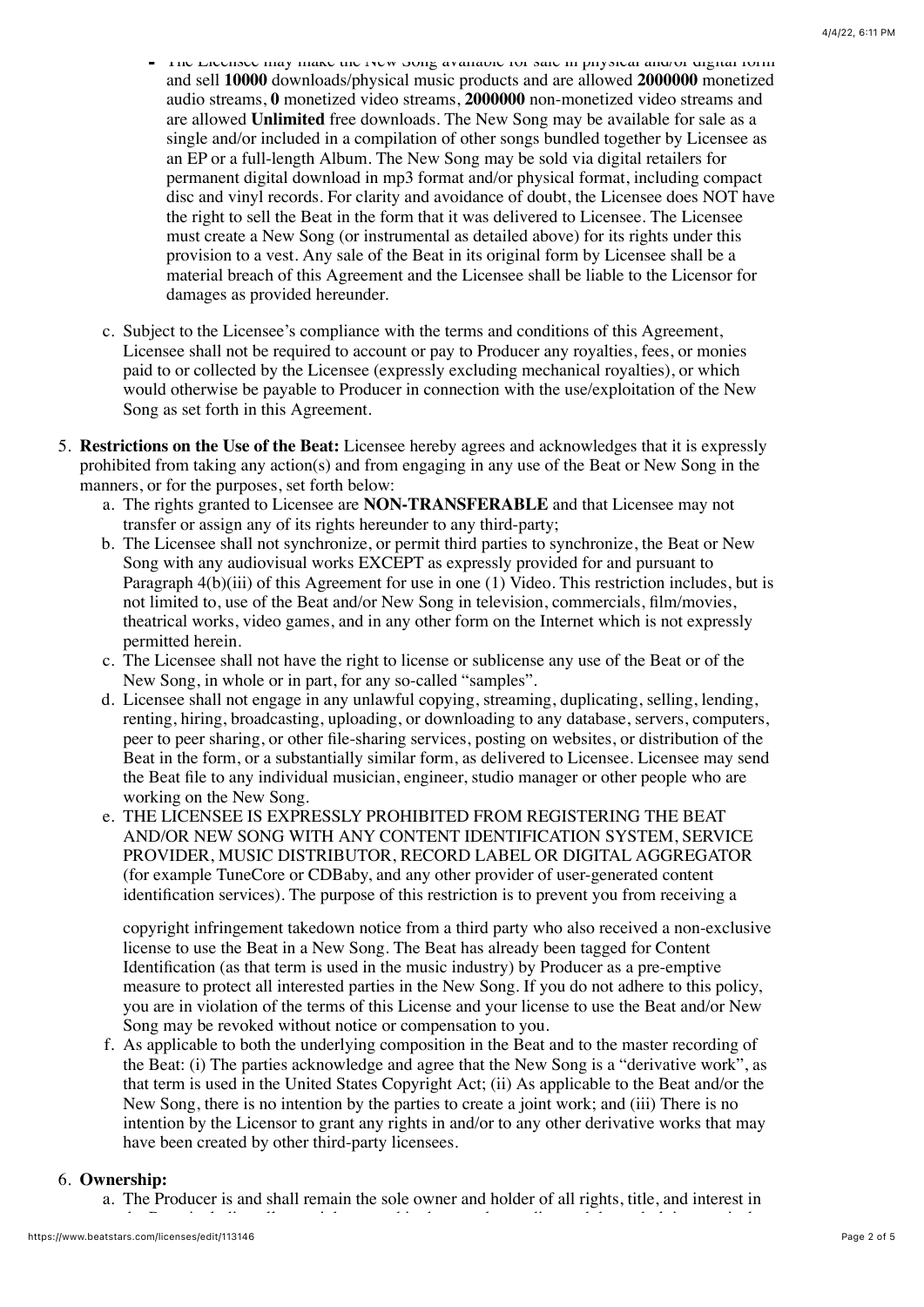the Beat, including all copyrights to and in the sound recording and the underlying musical compositions written and composed by Producer. Nothing contained herein shall constitute an assignment by Producer to Licensee of any of the foregoing rights. Licensee may not, under any circumstances, register or attempt to register the New Song and/or the Beat with the U.S. Copyright Office. The aforementioned right to register the New Song and/or the Beat shall be strictly limited to Producer. Licensee will, upon request, execute, acknowledge and deliver to Producer such additional documents as Producer may deem necessary to evidence and effectuate Producer's rights hereunder, and Licensee hereby grants to Producer the right as attorney-in-fact to execute, acknowledge, deliver and record in the U.S. Copyright Office or elsewhere any and all such documents if Licensee shall fail to execute same within five (5) days after so requested by Producer.

- b. For the avoidance of doubt, you do not own the master or the sound recording rights in the New Song. You have been licensed the right to use the Beat in the New Song and to commercially exploit the New Song based on the terms and conditions of this Agreement.
	- Notwithstanding the above, you do own the lyrics or other original musical components of the New Song that were written or composed solely by you.
- 7. **Mechanical License:** If any selection or musical composition, or any portion thereof, recorded in the New Song hereunder is written or composed by Producer, in whole or in part, alone or in collaboration with others, or is owned or controlled, in whole or in part, directly or indirectly, by Producer or any person, firm, or corporation in which Producer has a direct or indirect interest, then such selection and/or musical composition shall be hereinafter referred to as a "Controlled Composition". Producer hereby agrees to issue or cause to be issued, as applicable, to Licensee, mechanical licenses in respect of each Controlled Composition, which are embodied on the New Song. For that license, on the United States and Canada sales, Licensee will pay mechanical royalties at one hundred percent (100%) of the minimum statutory rate, subject to no cap of that rate for albums and/or EPs. For license outside the United States and Canada, the mechanical royalty rate will be the rate prevailing on an industry-wide basis in the country concerned on the date that this agreement has been entered into.
- 8. **Credit:** Licensee shall have the right to use and permit others to use Producer's approved name, approved likeness, and other approved identification and approved biographical material concerning the Producer solely for purposes of trade and otherwise without restriction solely in connection with the New Song recorded hereunder. Licensee shall use best efforts to have Producer credited as a "producer" and shall give Producer appropriate production and songwriting credit on all compact discs, record, music video, and digital labels or any other record configuration manufactured which

is now known or created in the future that embodies the New Song created hereunder and on all cover liner notes, any records containing the New Song and on the front and/or back cover of any album listing the New Song and other musician credits. The licensee shall use its best efforts to ensure that Producer is properly credited and Licensee shall check all proofs for the accuracy of credits, and shall use its best efforts to cure any mistakes regarding Producer's credit. In the event of any failure by Licensee to issue the credit to Producer, Licensee must use reasonable efforts to correct any such failure immediately and on a prospective basis. Such credit shall be in the substantial form: "**Produced by BachBeats**".

## 9. **Breach by Licensee:**

- a. The licensee shall have five (5) business days from its receipt of written notice by Producer and/or Producer's authorized representative to cure any alleged breach of this Agreement by Licensee. Licensee's failure to cure the alleged breach within five (5) business days shall result in Licensee's default of its obligations, its breach of this Agreement, and at Producer's sole discretion, the termination of Licensee's rights hereunder.
- b. If Licensee engages in the commercial exploitation and/or sale of the Beat or New Song outside of the manner and amount expressly provided for in this Agreement, Licensee shall be liable to Producer for monetary damages in an amount equal to any and all monies paid, collected by, or received by Licensee, or any third party on its behalf, in connection with such unauthorized commercial exploitation of the Beat and/or New Song.
- c. Licensee recognizes and agrees that a breach or threatened breach of this Agreement by Licensee give rise to irreparable injury to Producer, which may not be adequately compensated by damages. Accordingly, in the event of a breach or threatened breach by the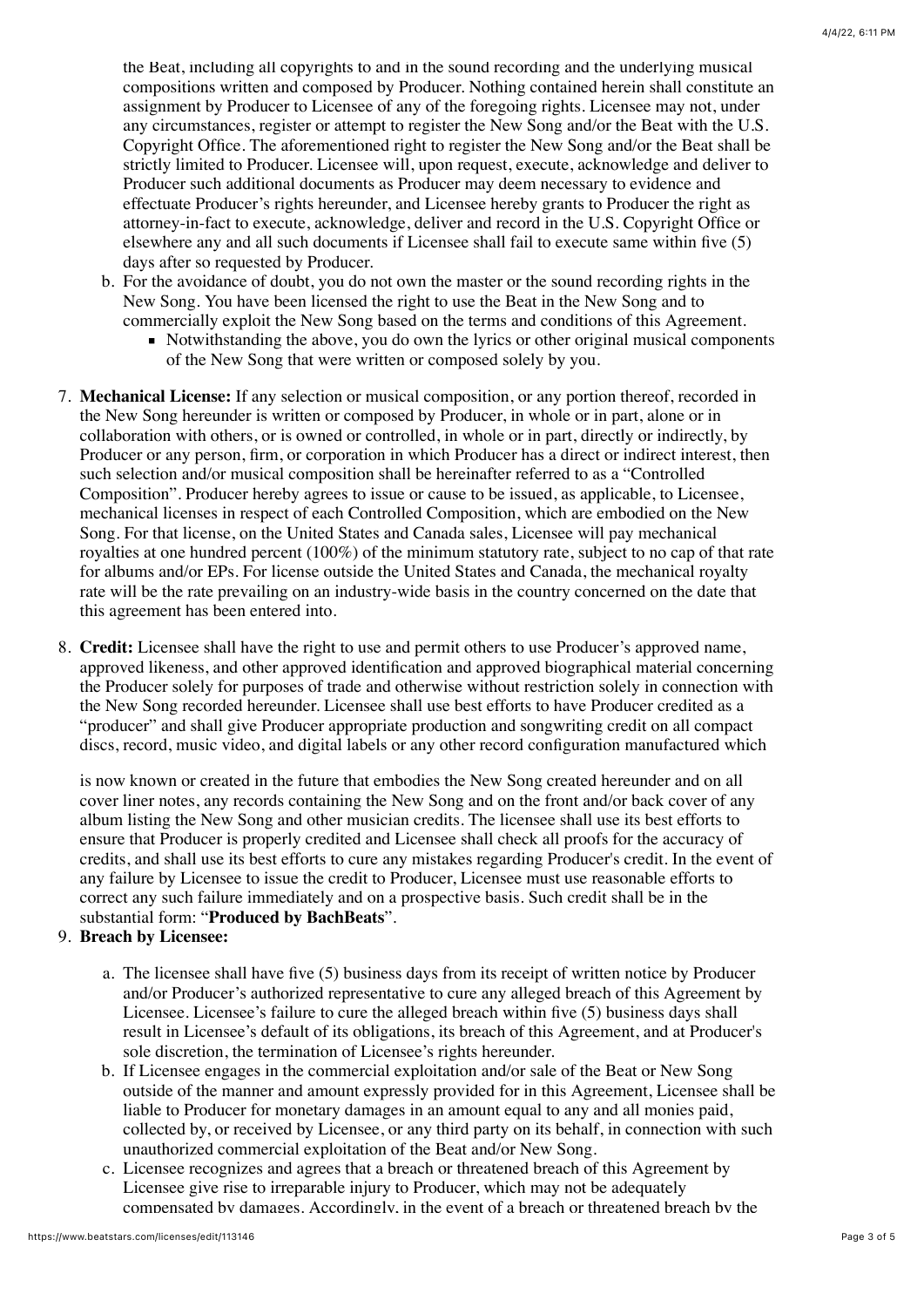compensated by damages. Accordingly, in the event of a breach or threatened breach by the Licensee of the provisions of this Agreement, Producer may seek and shall be entitled to a temporary restraining order and a preliminary injunction restraining the Licensee from violating the provisions of this Agreement. Nothing herein shall prohibit Producer from pursuing any other available legal or equitable remedy from such breach or threatened breach, including but not limited to the recovery of damages from the Licensee. The Licensee shall be responsible for all costs, expenses or damages that Producer incurs as a result of any violation by the Licensee of any provision of this Agreement. Licensee' obligation shall include court costs, litigation expenses, and reasonable attorneys' fees.

# 10. **Warranties, Representations, and Indemnification:**

- a. Licensee hereby agrees that Licensor has not made any guarantees or promises that the Beat fits the particular creative use or musical purpose intended or desired by the Licensee. The Beat, its sound recording, and the underlying musical composition embodied therein are licensed to the Licensee "as is" without warranties of any kind or fitness for a particular purpose.
- b. Producer warrants and represents that he has the full right and ability to enter into this agreement, and is not under any disability, restriction, or prohibition with respect to the grant of rights hereunder. Producer warrants that the manufacture, sale, distribution, or other exploitation of the New Song hereunder will not infringe upon or violate any common law or statutory right of any person, firm, or corporation; including, without limitation, contractual rights, copyrights, and right(s) of privacy and publicity and will not constitute libel and/or slander. Licensee warrants that the manufacture, sale, distribution, or other exploitation of the New Song hereunder will not infringe upon or violate any common law or statutory right of any person, firm, or corporation; including, without limitation, contractual rights, copyrights, and right(s) of privacy and publicity and will not constitute libel and/or slander. The foregoing notwithstanding, Producer undertakes no responsibility whatsoever as to any elements added to the New Song by Licensee, and Licensee indemnifies and holds Producer harmless for any such elements. Producer warrants that he did not "sample" (as that term is

commonly understood in the recording industry) any copyrighted material or sound recordings belonging to any other person, firm, or corporation (hereinafter referred to as "Owner") without first having notified Licensee. The licensee shall have no obligation to approve the use of any sample thereof; however, if approved, any payment in connection therewith, including any associated legal clearance costs, shall be borne by Licensee. Knowledge by Licensee that "samples" were used by Producer which was not affirmatively disclosed by Producer to Licensee shall shift, in whole or in part, the liability for infringement or violation of the rights of any third party arising from the use of any such "sample" from Producer to Licensee.

- c. Parties hereto shall indemnify and hold each other harmless from any and all third party claims, liabilities, costs, losses, damages or expenses as are actually incurred by the nondefaulting party and shall hold the non-defaulting party, free, safe, and harmless against and from any and all claims, suits, demands, costs, liabilities, loss, damages, judgments, recoveries, costs, and expenses; (including, without limitation, reasonable attorneys' fees), which may be made or brought, paid, or incurred by reason of any breach or claim of breach of the warranties and representations hereunder by the defaulting party, their agents, heirs, successors, assigns and employees, which have been reduced to final judgment; provided that prior to final judgment, arising out of any breach of any representations or warranties of the defaulting party contained in this agreement or any failure by defaulting party to perform any obligations on its part to be performed hereunder the non-defaulting party has given the defaulting party prompt written notice of all claims and the right to participate in the defense with counsel of its choice at its sole expense. In no event shall Artist be entitled to seek injunctive or any other equitable relief for any breach or non-compliance with any provision of this agreement.
- 11. **Miscellaneous:** This Agreement constitutes the entire understanding of the parties and is intended as a final expression of their agreement and cannot be altered, modified, amended or waived, in whole or in part, except by written instrument (email being sufficient) signed by both parties hereto. This agreement supersedes all prior agreements between the parties, whether oral or written. Should any provision of this agreement be held to be void, invalid or inoperative, such decision shall not affect any other provision hereof, and the remainder of this agreement shall be effective as though

such void, invalid or inoperative provision had not been contained herein. No failure by Licensor